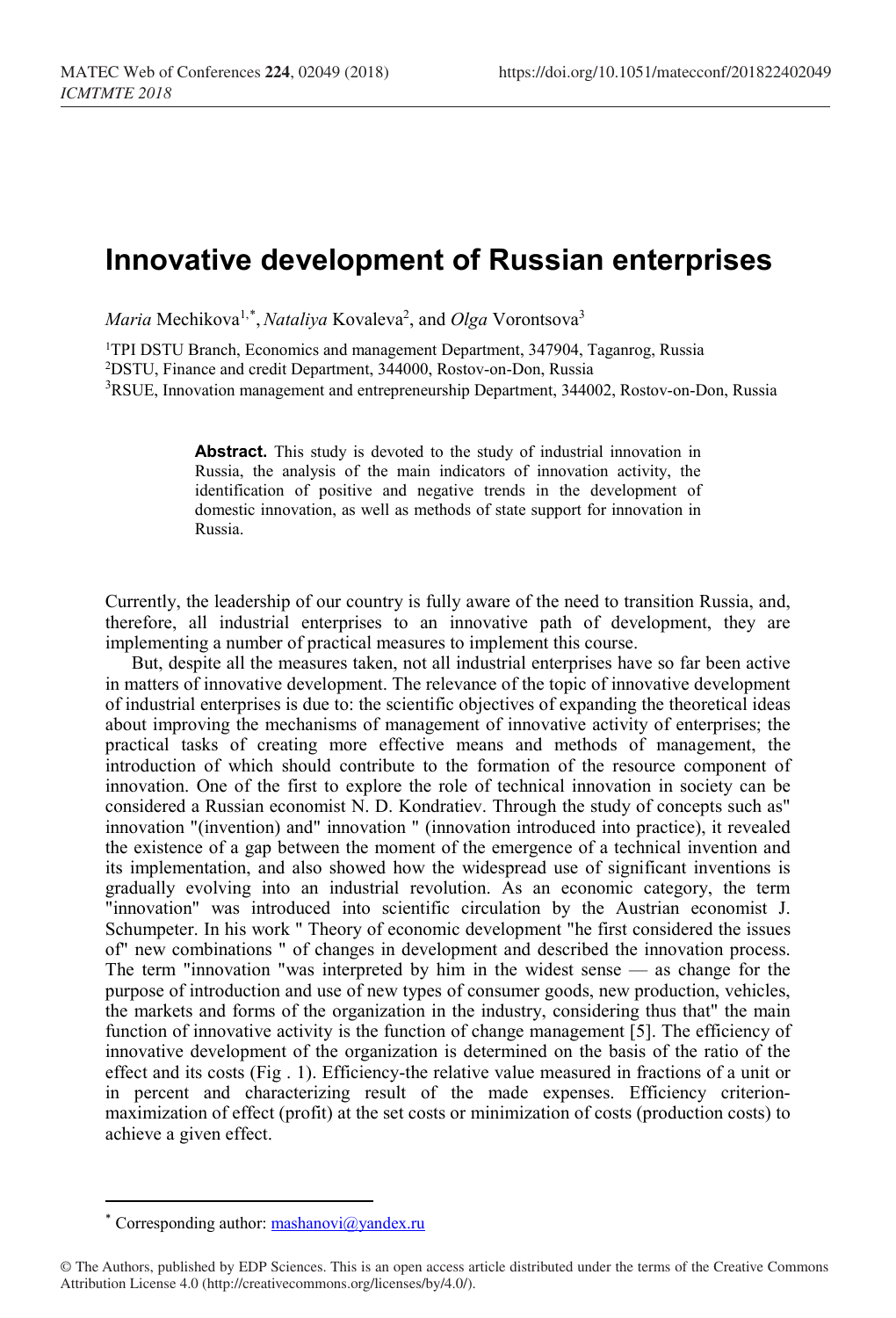Innovative development is a very complex process. It must be precisely and strictly planned and designed. For this purpose it is necessary to understand correctly what is "innovative development" [1].

Despite the presence of a large number of scientific works in the field of innovation management, the concept of innovation development has not received certainty in interpretation. Many researchers, both foreign and domestic, are widely exploring this concept. Questions related to innovative activity and innovative development of enterprises were considered in works of such foreign scientists, as F. Nixon, L. Vojacek, O. Bogachkova, P. T. La Pierre.

A significant contribution to the solution of problems of innovative processes management at the enterprise has also made the Russian scientists: A. A. Kharin, I. L. Kolinski, Trifilova A. A., Bukhanova, S. M., Yu. A. Doroshenko, Y. Maksimov, S. mityakov, A. Mitkova, T. Fedoseeva, V. B. Khalimendik, N. A. Kuzmin, N. A. Silumina.

From the above it can be concluded that there is a fairly wide range of foreign and domestic research in the field of innovation. Nevertheless, the issues of innovation development directly in the industrial sphere are actualized. This research is devoted to the subject and the purpose of which is to study the innovative development of industrial enterprises in Russia.

Research problem:

- to study the features of innovative development of industrial enterprises in Russia;
- to analyze the main indicators of innovation activity;
- identify positive and negative trends in this development;
- formulate a number of proposals.

In today's world, innovation is necessary to meet the demands of society; it is an indicator of the socio – economic development of the country. The developed countries pay close attention to the innovation sphere: they create separate state structures responsible for the development and implementation of innovations, analyze and compare different technologies, make development ratings.

In recent years, innovations in the industry have been widely spread. This sector, which has proved to be quite promising and economically sound, has good financing.

In the industrial sector, innovations are classified as follows:

- product-introduction of a new or improved product, the functions of which, as well as designs, technical performance and additional operations differ from previous product models;
- process-introduction of new or significantly improved production methods (new equipment, new organizational process).

It is important to understand that aesthetic changes (such as new packaging, new color) do not apply to industrial innovations, as they do not affect the content. This also applies to innovations in management: managerial and organizational innovations are not industrial innovations.

In addition to the main types of innovations listed above, the following varieties are distinguished:

- basic new inventions and discoveries, on the basis of which a fundamentally new equipment is created;
- improving-modernization of equipment, machinery and materials;
- pseudoinverse this includes changes that can accelerate the process slightly to improve quality, to save material.

All kinds of innovations introduced in the industry are important, each applied for a certain technological process.

Innovative processes in different spheres of activity differ from each other. The form of innovation depends on the producer of innovations, the scope of implementation, importance, economic impact and many other factors.

Innovation in industry has one important feature: for innovation to be successful and profitable, it must be strategic. Strategic innovation means that a new process (product,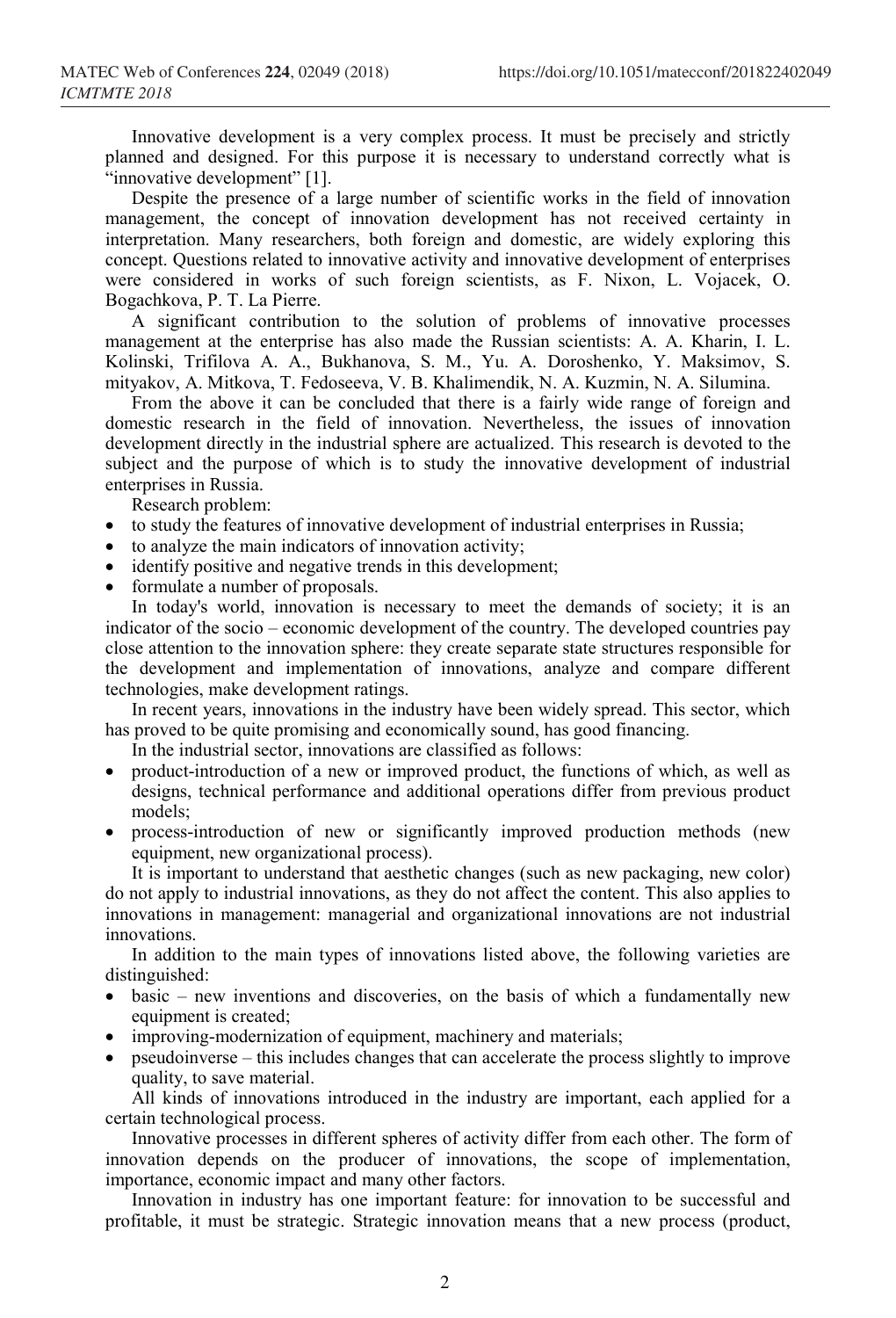technology, etc.) should not be a one-time process, it is aimed at the future. Of course, often innovative methods are introduced to overcome the crisis, but a competent Manager will always plan tomorrow.

If we compare industrial innovations with business innovations, we will find a very different picture: for business, a very dynamic sphere of activity that requires quick decision-making during the crisis, it is more important to have an instant effect.

In addition, it should be noted that innovations in the industry differ in the duration of the manifestation of the effect. After all, most often these are large-scale labor-intensive processes that give a financial and economic answer about their profitability after a long time. In contrast, it should be recalled that, for example, innovations in the social sphere or in the field of information technology provide a fairly rapid result.

Research and testing is an essential part of industrial innovation. Research is long and financially costly. For example, service innovations (provision of services) often do not require research, and therefore a lot of funding.

In each country, the attitude to innovation, and accordingly, innovation policy has its own characteristics. This is due to historical events, resources of the country, its political and economic aspirations.

In Germany, industrial innovation has sufficient financing, as well as a strategic model. Due to this, all announced and developed innovations are planned and successfully implemented. The emphasis in industrial innovation Germany is doing in the grocery inventions. Strong branches of the country: chemical production, spare parts to vehicles, electronics, optics, mechanical engineering, pharmaceuticals, electric equipment, cars.

Japan is a country legend in the innovative sphere. Japan is famous for its incredible innovations in all spheres. Strangely enough, the shortfall in which Japan was actively engaged in the creation and substitution of products contributed to the rapid and grandiose development of the country. The main industries for Japan are automotive, nuclear power, electronics, and chemical industries.

USA. there is a diverse development of industry, which has territorial divisions. Significant areas of industry in the United States: engineering, including agricultural, aviation and oil industries.

Switzerland also has a planned innovation course, which includes sufficient financial and legal support from the state. The developed sphere is the manufacturing industry.

China's industry is flexible; research and development is the least expensive compared to other countries. The basis for the introduction of innovations in the industry are such areas as household appliances, the textile industry and the automotive industry, which has achieved significant success over the past 5-10 years.[2]

The main indicators of innovation include the following:

- 1. Innovative activity of organizations
- 2. The proportion of organizations engaged in certain types of innovation, in total number of organizations engaged in technological innovation
- 3. Research divisions in the organizations which were carrying out technological innovations
- 4. Volume of innovative goods, works and services
- 5. Export volume of innovative goods, works and services
- 6. Share of innovative goods, works and services in domestic and foreign markets
- 7. Structure of exports of innovative goods, works and services
- 8. The rating of results of innovative activities
- 9. Share of the organizations participating in the technological exchange in the total number of organizations implementing technological innovations
- 10. Distribution of organizations involved in technological innovation and exchange by country and region
- 11.Joint projects to carry out research and development organizations engaged in technological innovation
- 12. Expenditure on technological innovation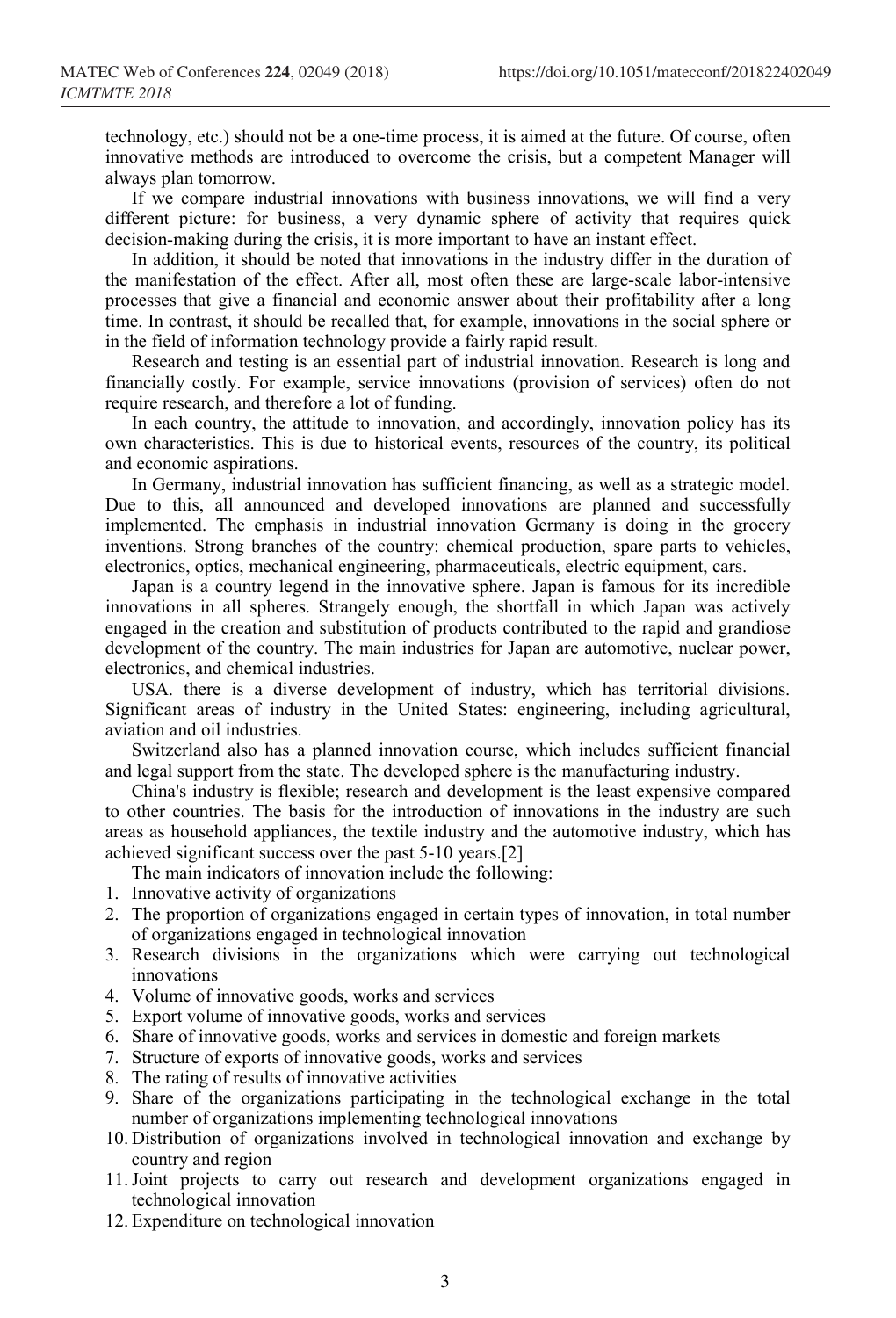- 13.Costs of technological innovation by funding source
- 14. The share of costs for certain types of innovation activity in the total cost of technological innovation.

The peculiarities of innovation in Russia are ambiguous. On the one hand, Russia is not part of the group of innovatively developed countries, it is not an industrial leader (such as Japan, Germany, the United States), on the other hand, technological innovations in Russia demonstrate positive dynamics. The developed advanced production technologies on groups advanced as a whole across the Russian Federation are given in table 1.

The data in the table show that in General, the number of technological innovations in Russia has increased significantly in recent years, however, Russia is lagging behind in the field of innovation from the West.

The main reasons for the underdeveloped of the innovation sphere in Russia:

- the lack of a definite policy and organization in this sphere: there are no programs and plans for implementation and creation of innovations;
- monopoly-a serious brake on progress and innovation.

Innovation-is, first of all, research, study and development of new. In modern conditions, it is almost impossible for Russia to do such work, because research and expenditure on consumables are not sponsored by government agencies.

Of course, there are good prospects for development: such a large and resource-rich country cannot find itself in a situation of absolute stagnation. Industrial innovations in Russia are of a private nature. Small companies are pioneering modernizations. This brings profit to such companies, and at the same time helps the country to improve the level of industrial development.

The Russian government has long recognized the need to develop innovative activities of industrial enterprises. Today there is more than one plan of innovative development of the Russian industry, and some of them are at the stage of implementation. But, unfortunately only a small part of the enterprises showed activity and interest, both to innovative development, and to introduction of innovations on production. Innovation is a vital necessity for each of the enterprises, because its competitiveness depends on the level of innovative development of the enterprise. We must not forget that it is innovative products that help to compete, to be attractive to new consumers and, of course, to make a profit.

|                     | 2000 | 2005 | 2006 | 2007 | 2008 | 2009 | 2010 | 2011 | 2012 | 2013 | 2014 | 2015 | 2016 |
|---------------------|------|------|------|------|------|------|------|------|------|------|------|------|------|
| Developed           | 688  | 637  | 735  | 780  | 787  | 789  | 864  | 1138 | 1323 | 1429 | 1409 | 1398 | 1534 |
| advanced            |      |      |      |      |      |      |      |      |      |      |      |      |      |
| production          |      |      |      |      |      |      |      |      |      |      |      |      |      |
| technologies-total  |      |      |      |      |      |      |      |      |      |      |      |      |      |
| Design and          | 165  | 138  | 148  | 177  | 173  | 196  | 216  | 316  | 305  | 426  | 445  | 359  | 402  |
| engineering         |      |      |      |      |      |      |      |      |      |      |      |      |      |
| Production,         | 281  | 291  | 362  | 365  | 369  | 328  | 383  | 405  | 548  | 517  | 506  | 548  | 509  |
| processing and      |      |      |      |      |      |      |      |      |      |      |      |      |      |
| Assembly            |      |      |      |      |      |      |      |      |      |      |      |      |      |
| Automated           | 20   | 9    | 13   | 8    | 14   | 21   | 18   | 24   | 23   | 22   | 22   | 12   | 34   |
| transportation      |      |      |      |      |      |      |      |      |      |      |      |      |      |
| materials and parts | 76   | 91   | 97   | 110  | 99   | 102  | 116  | 128  | 121  | 137  | 110  | 117  | 160  |
| Automated           | 90   | 57   | 56   | 67   | 68   | 67   | 70   | 154  | 204  | 206  | 202  | 232  | 285  |
| surveillance        |      |      |      |      |      |      |      |      |      |      |      |      |      |
| equipment           |      |      |      |      |      |      |      |      |      |      |      |      |      |
| and / or controls   | 18   | 21   | 24   | 14   | 23   | 26   | 20   | 51   | 60   | 68   | 65   | 84   | 83   |

**Table 1.** The developed advanced production technologies on groups of the advanced production technologies in General across the Russian Federation (units) [3]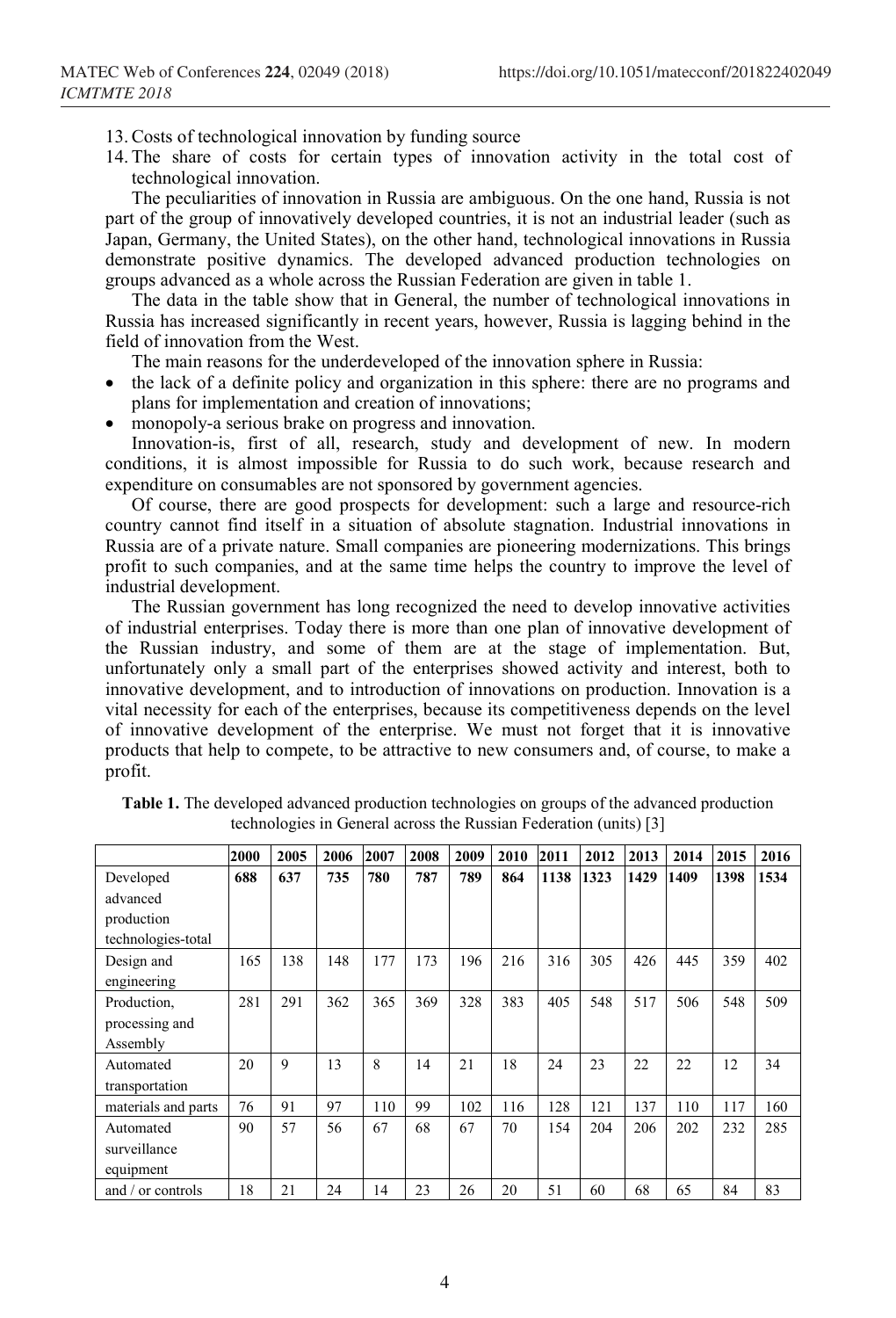The main trends of innovative development of the industry are given below.

1. The past few years have shown that Russian enterprises are not interested in innovation development and innovation in General. One of the reasons why this problem has arisen is the lack of the need to develop innovations and innovative development for competition in the Russian market. The Russian manufacturer does not need to introduce new technologies to attract new consumers.

2. When creating competitive advantages, innovation is an unimportant factor. Today, Russian enterprises have a high profitability with low level of technological equipment, low level of labor productivity and minimal R & d costs. Most of the enterprises are on the side of innovation, such companies do not release any new products that do not implement new technologies and does not engage in research and development. Only some enterprises use and apply already existing technologies.

3. The ever-decreasing level of expenditure on R & d in Russian enterprises is that before you make something new you need to make the modernization of production. Often the equipment in the workshops is so outdated that it is impossible to produce a product using new or improved technologies. Of course, re-equipment of workshops, purchase of installation and commissioning of new, modern equipment requires significant investment. But as practice shows, the higher the level of investment, the higher the level of innovative development of the enterprise.

4. Among the many problems of innovative development of industrial enterprises, it is possible to identify the main problems that create the most serious obstacles:

5. Imperfection of legislation and lack of laws regulating the introduction of innovations.

6. Low level of financing of innovative activity of enterprises, due to high volumes of investments, and long payback periods. Only some enterprises have their own funds for the development and implementation of innovations, and the search for external sources is difficult.

7. Resistance to innovation, the main reasons for which are:

8. Fear of staff to the innovations;

9. The desire of investors to recoup already having investments, thereby not to invest in several projects of one enterprise.

10. Lack of qualified personnel ready to effectively manage the development and implementation of innovative processes in the enterprise.

11. According to statistics, today, large and state-owned enterprises are active in innovation. This is due to the fact that these enterprises have sufficient funding, a high level of equipment and staffing. There is an urgent need for the formation and implementation of the system of innovative development of Russian enterprises, stable state support, expressed not only by financing, but also by reducing duties on imported equipment. For more effective implementation and development of innovations it is necessary to create special departments and divisions.

Russia has a state policy to support innovation. The main results of the policy pursued in recent years, the purpose of which is to focus the state on an innovative type of socio economic development, can be identified:

- increasing the number of innovative schools and universities implementing innovative educational programs;
- opening of additional research centers and project laboratories at universities;
- creation of technoparks as a form of cooperation between scientific and technical center, innovative enterprises and business for the production of high-tech products;
- the increase in the number of science cities-research and production complexes, which are a set of organizations engaged in scientific and technological innovation, experimental development, etc. in accordance with the state priorities for the development of science and technology;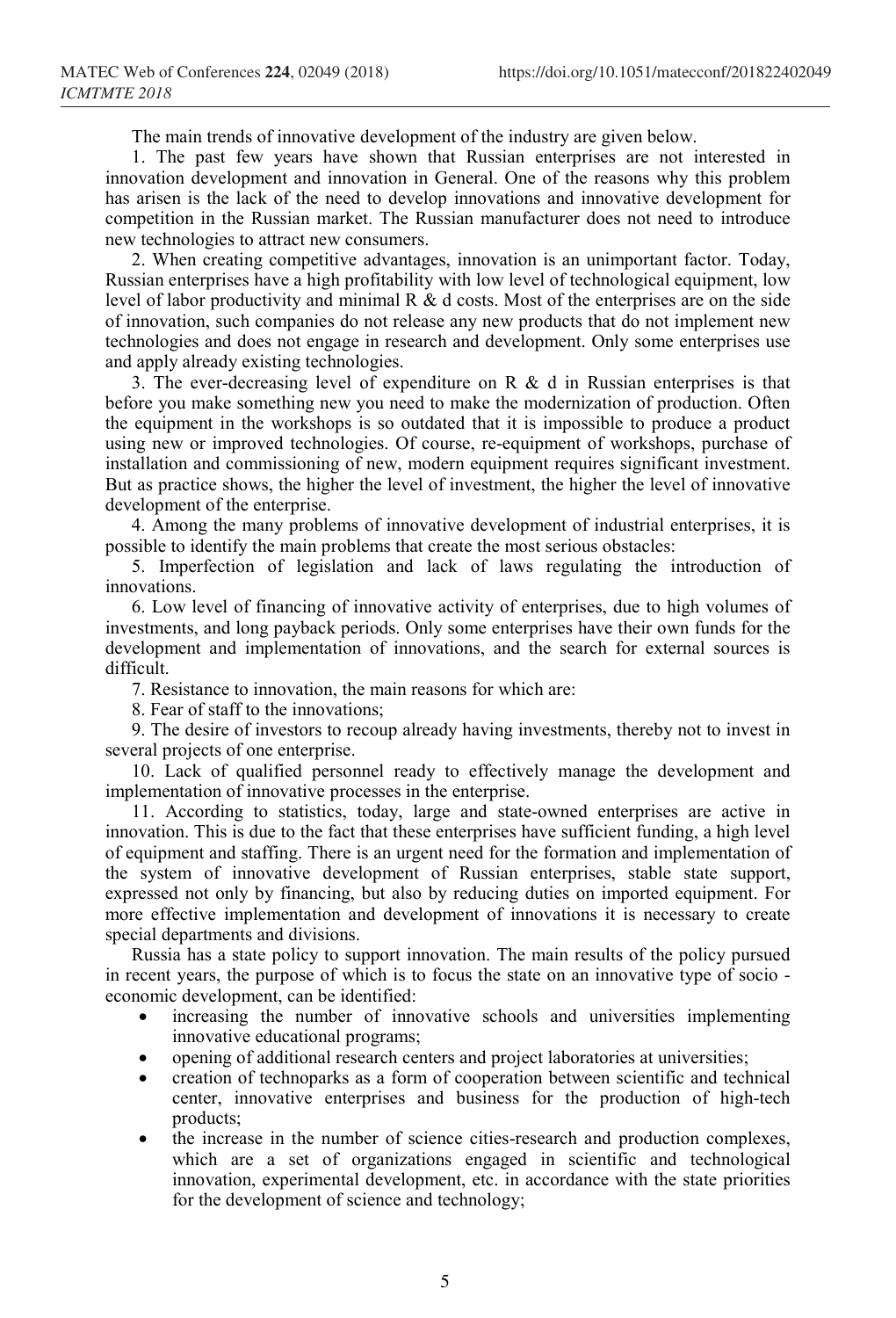stablishment of state corporations and foundations (for example, the Russian nano - technology Corporation, the state Corporation Russian technologies, Rosatom, the Fund for the promotion of small-scale enterprises in the scientific and technical sphere (Bortnik Fund), the Russian high-tech development Fund, etc.).

In this regard, aktiviziruyutsya tool venture funding, as investing in highly risky innovation business. Forms of stimulation of venture investment by the state are quite diverse:

- direct provision of capital by the state (direct investments and loans);
- financial benefits (tax benefits, loan guarantees, equity investments guarantees).

Governments often develop and implement their own venture capital Fund-raising programmes to support small innovative enterprises. These programmes mainly provide financial incentives (including a variety of tax incentive schemes), but also include direct investment and government loans. These tools can be applied to venture capital funds (management companies) and/or directly to small and medium-sized businesses.

The programme of development of venture capital, developed at the state level, aims to fill the lack of private capital markets, to Supplement the financing of the private sector and create companies (mainly technical and scientific) favorable conditions for development over a long period. The most successful venture capital programs are funded by governments, but managed by professionals from the private sector, public participation in investment decision-making should be minimal.

Innovation cluster is a geographically separate set of scientific, educational and industrial enterprises, contributing to the activation of innovation and competitiveness of the municipality through the development of its innovative potential. Innovation clusters, according to B. N. Digitool are not limited to the field of research and development of high technology, they include the network of institutions that support industrial innovation enterprises, and universities – media science.[4]

An innovation cluster is most often initiated by regional or local authorities, whose task is to provide a stimulating effect (venture, concessional lending, etc.), which generates successful technological innovation. Municipal innovation clusters have already been formed in a number of Russian cities. In particular, the innovative cluster "New communications and information and communication technology"created in Krasnoyarsk is an example. The number of innovative clusters created both at the regional and municipal levels of clusters is increasing every year in Russia.

For selection of national scientific and technical and innovative priorities, formation of the state scientific and technical programs, development of mechanisms of support of innovative development the corresponding researches which results promote identification and strengthening of technological areas in which effective breakthroughs can be carried out and significant competitive advantages are received are carried out. Significant administrative and financial resources are invested in these studies.

Nevertheless, despite clear prioritization, a large number of normative and strategic documents adopted at different levels of government, the availability of a wide range of tools, the effectiveness of the innovation component of Russia's industrial policy is not large enough. This is due to the lack of coordination between the centre and the regions, and haphazardness in the work of Federal ministries and agencies. The problem is "taken away" by them on the basis of the immediate benefits of each. The lack of coordination in the actions of the center and the regions does not allow to fully use the potential and resources of local authorities, social activity of the population.

In Russia, science, education and industry to a large extent are not consolidated. Even the Federal ministries responsible for the country's innovative development act inconsistently, without proper coordination. There is a gap in the single innovation cyclefrom training for research activities to the introduction of new technologies into production. And this alienation leads to erosion of the competitive potential of each of these areas.